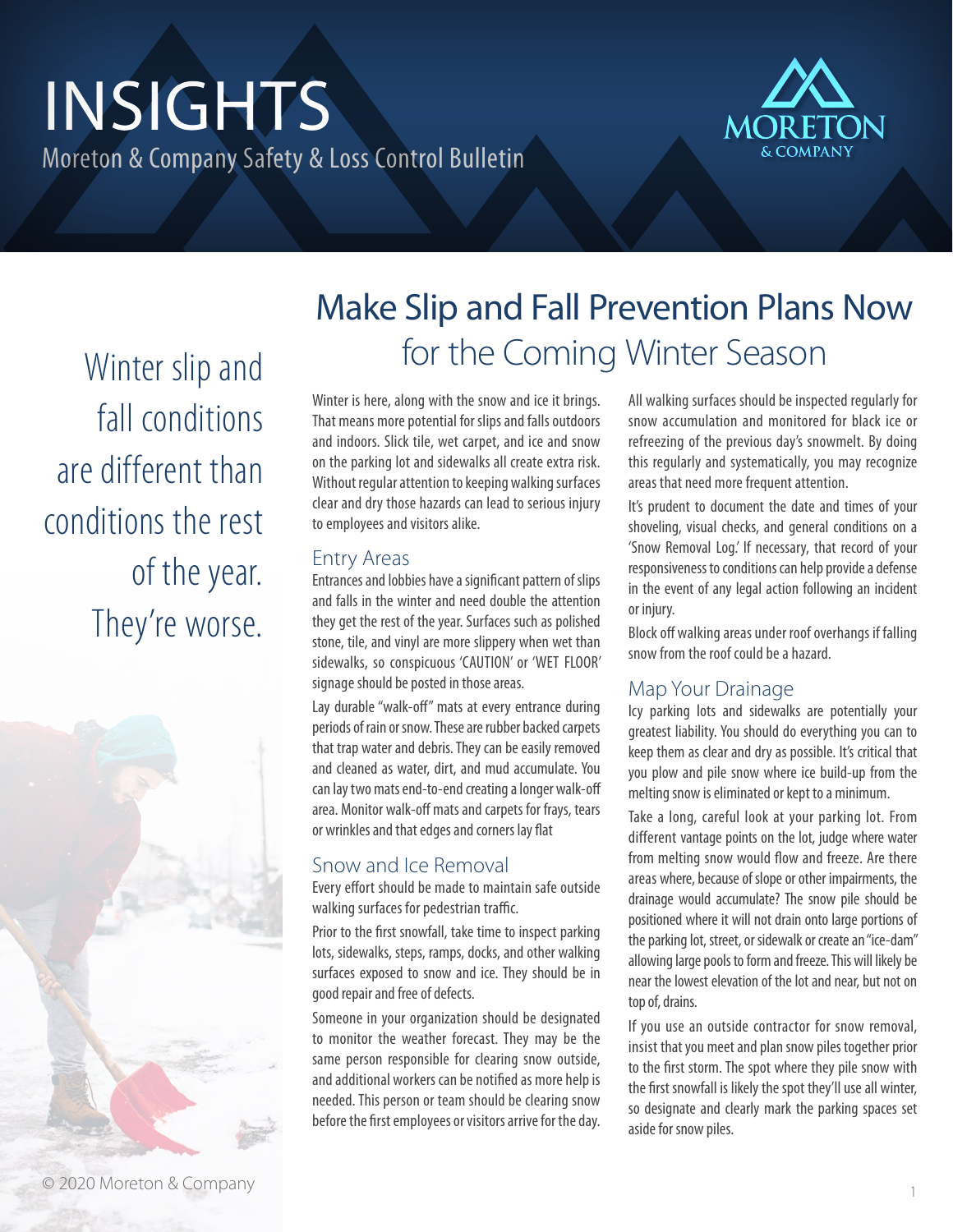## Safety & Loss Control Bulletin

© 2020 Moreton & Company

Use care to keep curb openings and catch basins free of accumulation to allow continuous drainage. Pushing snow onto grassy areas may prevent accumulation of water and ice on the pavement. Areas where ice may be unavoidable should be blocked off to the public.

Keep snow piles away from the building's entrances and walkways, and away from hydrants or fire department connections. Avoid making snowbanks that block ATMs, fire exit doors, or bus stop access. Snow piles should be placed where they will not obstruct driver's views at intersections.

Finally, don't let downspouts direct roof drainage across walkways. When inadequate drainage could lead to ice forming on walkways, those areas should get attention early and safety cones should be put out to give notice to pedestrians

#### Personal Health and Safety

Shoveling snow can be as hazardous as the snow and ice itself. Care should be taken to avoid injury from exposure, overexertion, poor body mechanics, and falls. Remember, these basics:

- **• Before you start, stretch the muscles you will use.** Stretch your legs, your back, and your shoulders. Pace your shoveling - start slowly and ramp up as your body warms up.
- **• Don't overdress and wear boots with good traction.** If you overdress you will soon be wet with perspiration and that makes you colder. Wear loose-fitting layers that you can peel off as you heat up. Boots with slick soles are worse than no boots at all. Consider slipping on some ice cleats for extra slip-resistant traction.
- **• Focus on good body mechanics.** Hold the snow shovel close to your upper body. Use your legs to lift, keep your back straight as you move from the squat position to an upright position and avoid twisting your upper body.
- **• Stay hydrated.** It's just as important in the winter as it is in the summer.
- **• Rest as you need it.** With each snowfall you may lift hundreds, or even thousands of pounds of snow. Remember, fatigue leads to injury.
- **• Don't move snow twice and move it the shortest distance possible.** Know where you will be moving the snow to and plan your shoveling pattern beforehand.
- **• Be thorough, but don't do more work than necessary.** On a sunny day, clear an area, spread deicer if necessary, and then let the sun do the rest. Surfaces exposed in shoveling will be less reflective than the blanket of snow and any remaining snow on those darker surfaces will warm and melt more easily.
- **• Go easy on the deicer.** Once the area is clear, all you need is a thin scattering to keep it that way (see 'Deicing,' below). If you're scattering by hand, throw the pellets low along the ground so they bounce and roll into a uniform layer.
- **• Maintain your equipment.** Keep the leading edge of the snow shovel straight and flat. Secure or replace a loose or splintered shovel handle

#### Snowblowers

Every winter, thousands of people suffer serious hand and finger injuries due to careless handling of snowblowers. Only authorized personnel should be allowed to operate snowblowers and those operators should have safety training specific to that task and equipment. There are basic precautions they should always keep in mind.

- **•** Remove or mark obstructions prior to snowfall to avoid damaging equipment or launching projectiles out the discharge chute.
- **•** Never start a snowblower inside a garage or shed. Dangerous carbon monoxide will accumulate quickly.
- **•** Direct the snowblower's discharge away from people, traffic, windows, parked cars, and drain openings.
- **•** Keep all shields and guards in place as designed.
- **•** Wear hearing protection and anti-fogging eye protection. A loud engine can cause cumulative damage to your hearing, and debris thrown up with the snow can hit your eyes

To keep the snowblower from clogging, move snow two or three times during a heavy snowfall, rather than waiting hoping to be out in the weather only once. Make narrow passes through deep snow so you're pushing less material through the mechanism. Lubricating the auger, impeller, and chute with cooking oil spray can help prevent snow build-up and icing.

Even with precautions heavy, wet snow can still clog snowblowers. To avoid serious hand or finger injuries or amputation, turn the engine 'OFF' and use a clearing tool or stick to clear the clog. Never clear a clogged auger, impeller or discharge chute with your hands or feet. The moving parts could have residual energy and suddenly rotate a partial turn when it is freed, causing serious injury or trapping part of your body. See that the auger and discharge blades have stopped turning before attempting to clear a clog.

#### Deicing

Snowpack and ice build-up can occur before walkways have been cleared of new snow. Attempting to remove ice and dense snowpack by force alone can lead to unnecessary fatigue and injuries and damage to asphalt or concrete walks. The best solution for those conditions may be a chemical deicer.

A misconception about deicing is that it eliminates shoveling. Deicers are only meant to break the bond between the ice and the walking surface below to facilitate removal. It is not intended to melt all the ice and leave the walkway clear. Melting every bit of ice and snow on walkways and pavement is not practical, requires too much deicer, and can be harmful to people, pets, vegetation, and metal fixtures.

When deicer pellets come into contact with moisture they form a brine solution and penetrate the ice layer, dispersing the brine under the ice. Once the brine spreads outward and breaks the bond between the pavement and the ice, removal becomes much easier. The sooner deicer is applied the more effective removal will be. Whenever possible, apply it as the snow or ice starts.